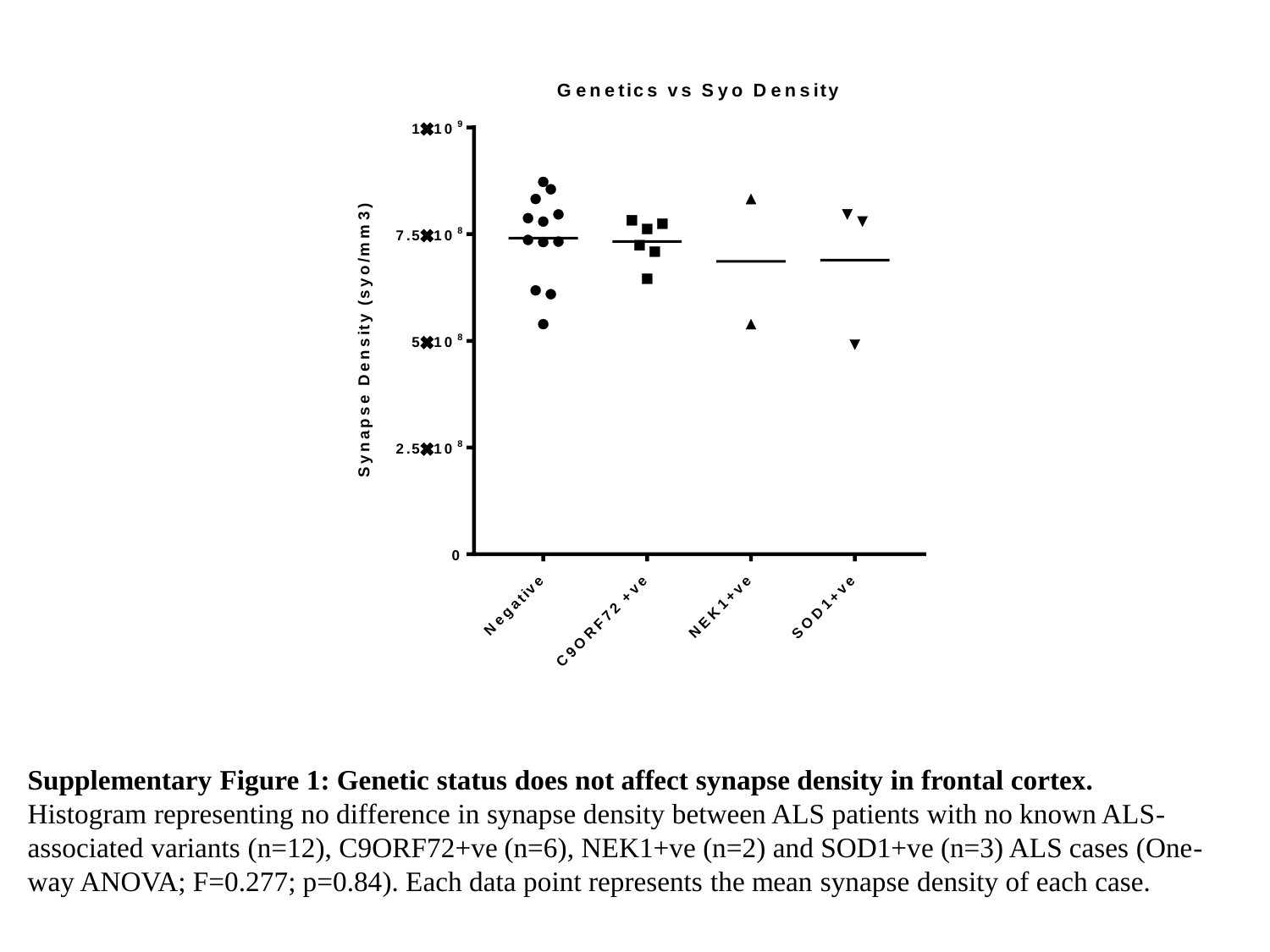

**Supplementary Figure 2: Synapse loss is not associated with Beta-amyloid or pTau in BA9 a.** Immunohistochemical stain for beta-amyloid shows the presence of amyloid-positive plaques in the frontal cortex of a number of ALS cases. Scale bar is 100µm. Inset shows a higher magnification of a dense-core plaque. Scale bar is 50µm. **b.** Synapse density in amyloid-negative (n=12) and amyloid-positive (n=17) cases reveals no difference (2-tailed unpaired t-test; p=0.67). **c.** Immunohistochemical stain for pTau shows the presence of pathology in the frontal cortex of a number of ALS cases. Scale bar is 50µm. Inset shows a higher magnification of a pTau-positive tangle. Scale bar is 20µm. **d**. Synapse density in pTau-negative (n=20) and pTau-positive (n=9) cases reveals no difference (2-tailed unpaired t-test; p=0.22).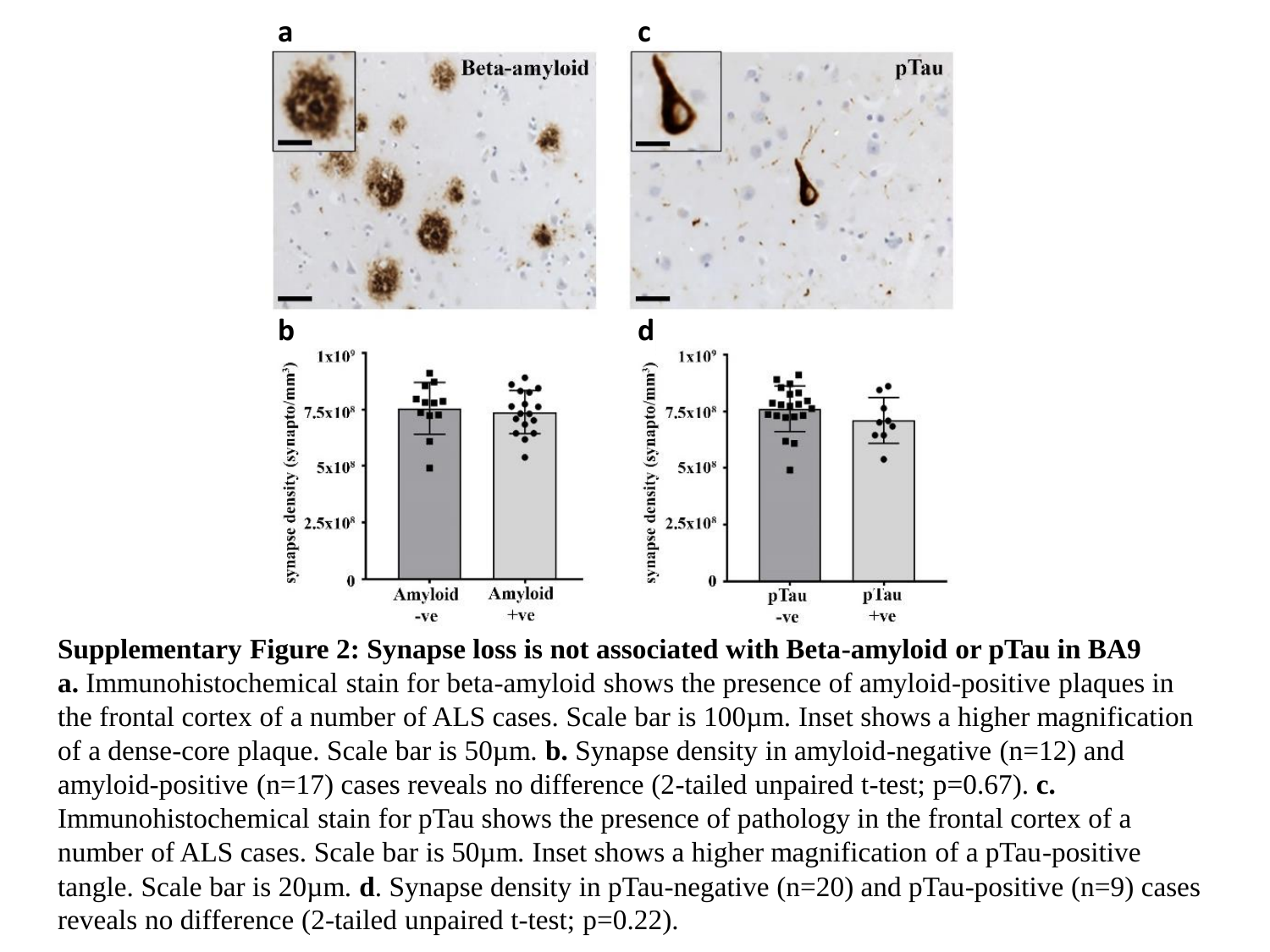

**Supplementary Figure 3: pTDP-43 pathology in BA9 may associate with lower synapse density a.** Immunohistochemical stain for pTDP-43 shows the presence of pathology in the frontal cortex of almost half the ALS cases. Scale bar is 50µm. Inset shows a higher magnification of a pTDP-43-positive cell. Scale bar is 20µm. **b.** Synapse density in pTDP-43-negative (n=16) and pTDP-43-positive (n=13) cases reveals no difference (2-tailed unpaired t-test; p=0.11). **c.** However, if the 3 SOD1+ve cases are removed from the dataset, analysis reveals a lower synapse density in the pTDP-43-positive group (2 tailed unpaired t-test; p=0.047). Each data point represents the mean synapse density of each case.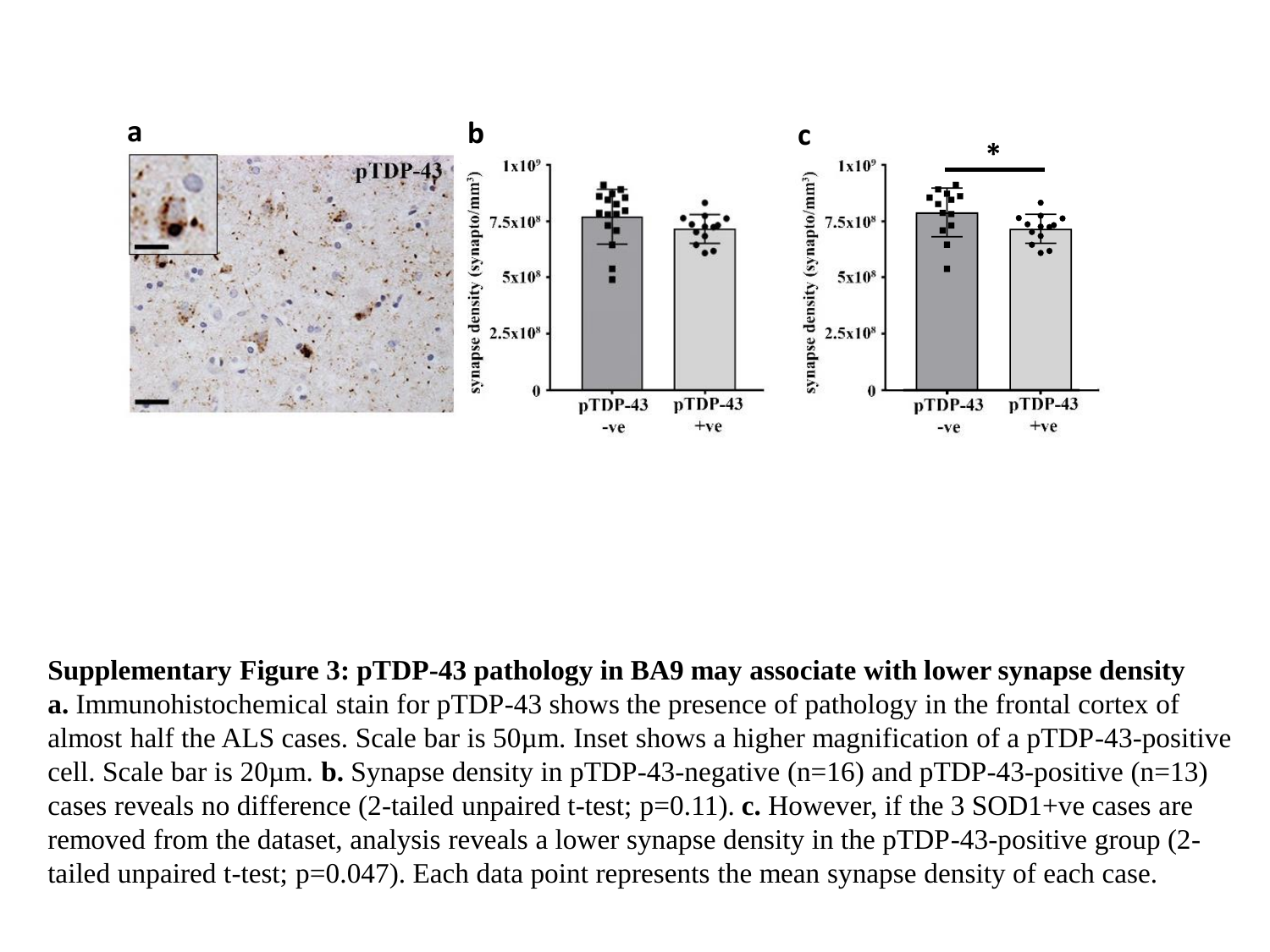

## **Supplementary Figure 4: Comparison of ECAS score and BA9 synapse density**

Plotting ECAS score against BA9 synapse density for all 23 ECAS-tested ALS patients reveals a trend towards positive correlation (Pearson r=0.31, p=0.15).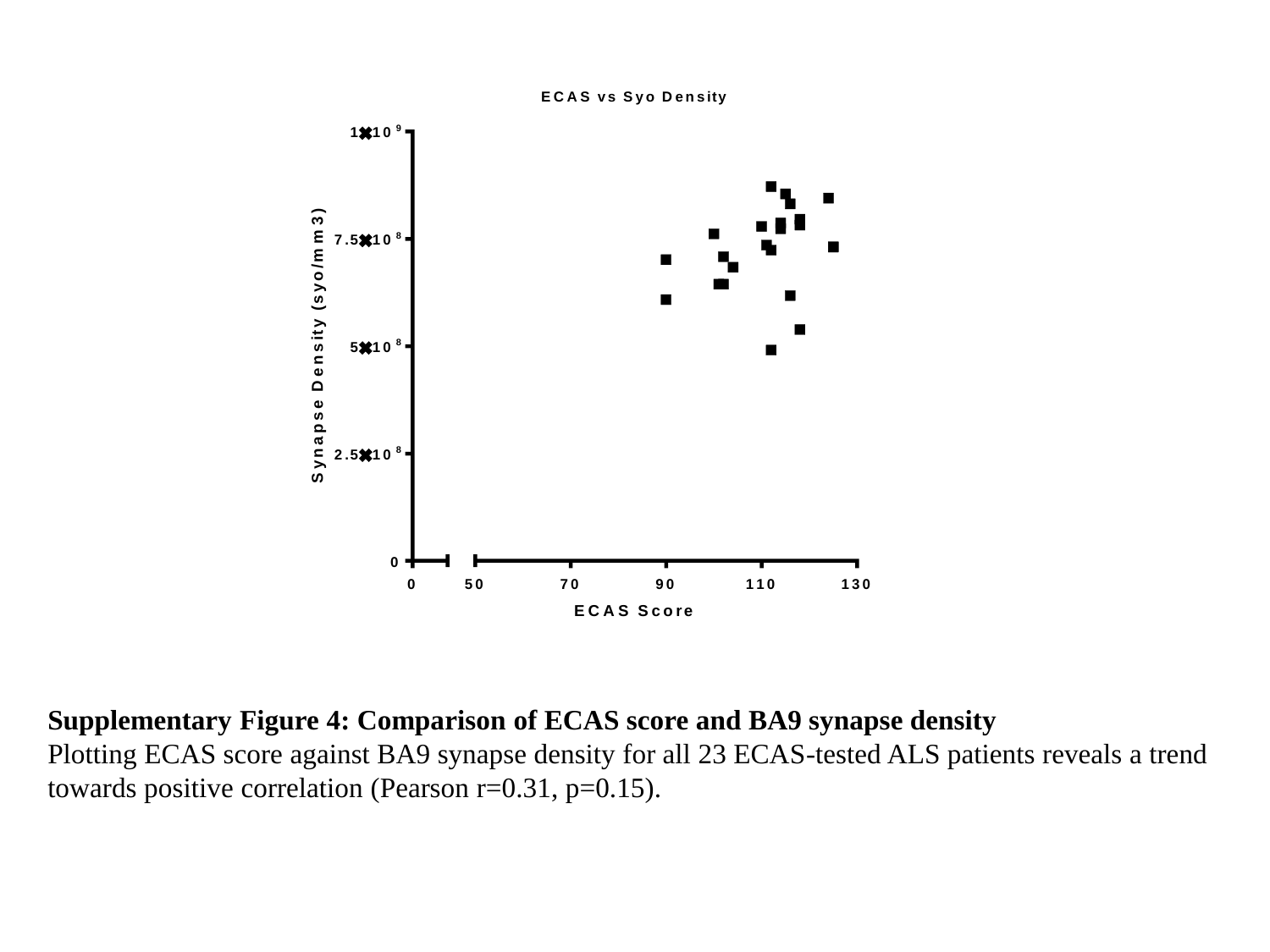

## **Supplementary Figure 5: ECAS score is not affected by age or cortical thickness.**

No association was found between age at death (**a**) or frontal cortex cortical thickness (**b**) and ECAS total score. Each data point represents an individual ALS case. Black line represents impairment cut off.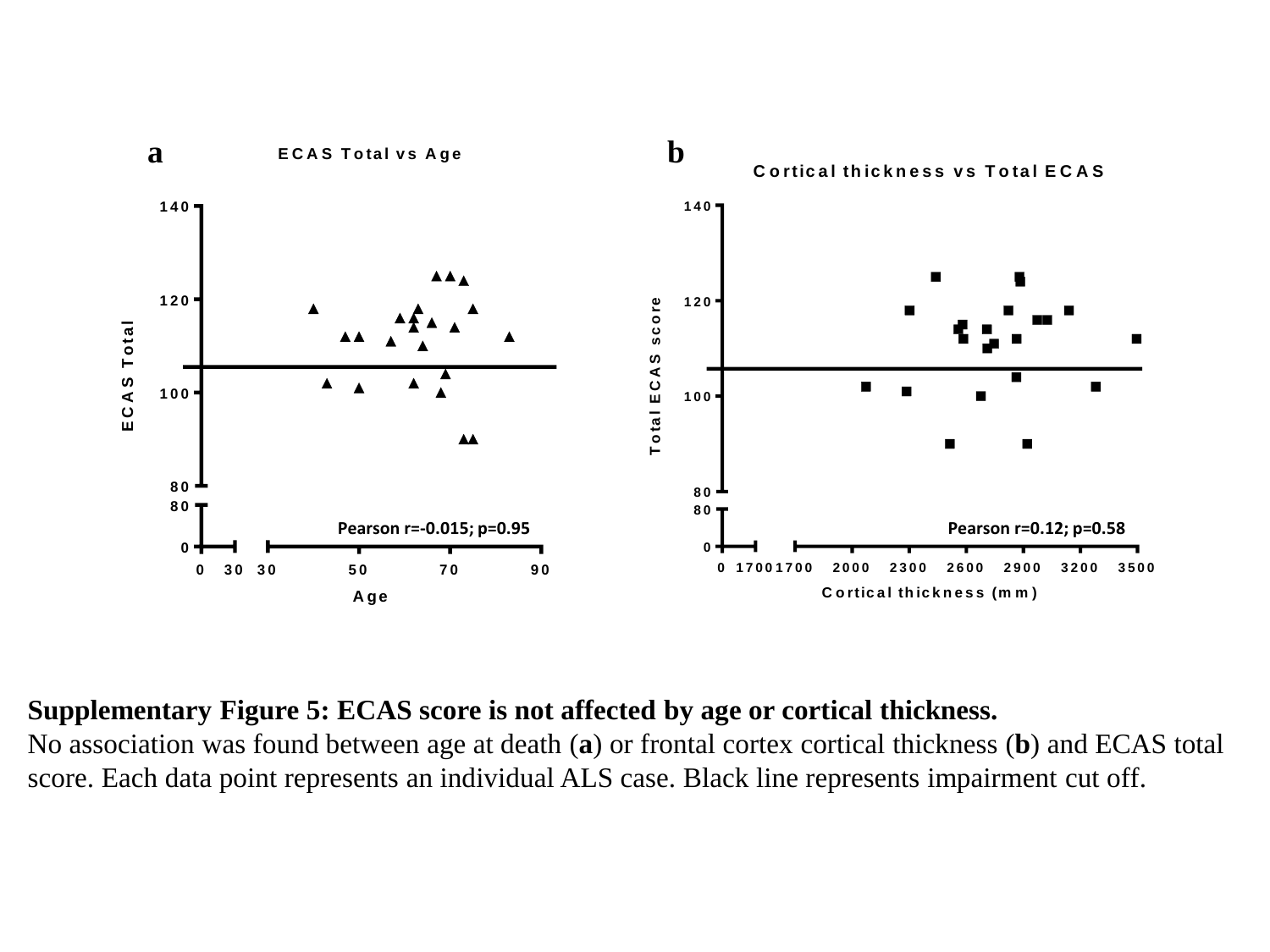

## **Supplementary Figure 6: Neurofilament light-chain levels in CSF of ALS patients**

Neurofilament light-chain levels in the CSF were measured using a commercial ELISA kit (Uman Diagnostics, Sweden). Each data point represents the CSF level of NF-light in an individual patient (ALS n=9, ALSci n=6). There is no difference in NF-light levels between ALS and ALSci patients (ALS = 7950  $\pm$  2030 pg/ml, ALSci = 11068  $\pm$  3073 pg/ml; 2-tailed unpaired t-test; p=0.39).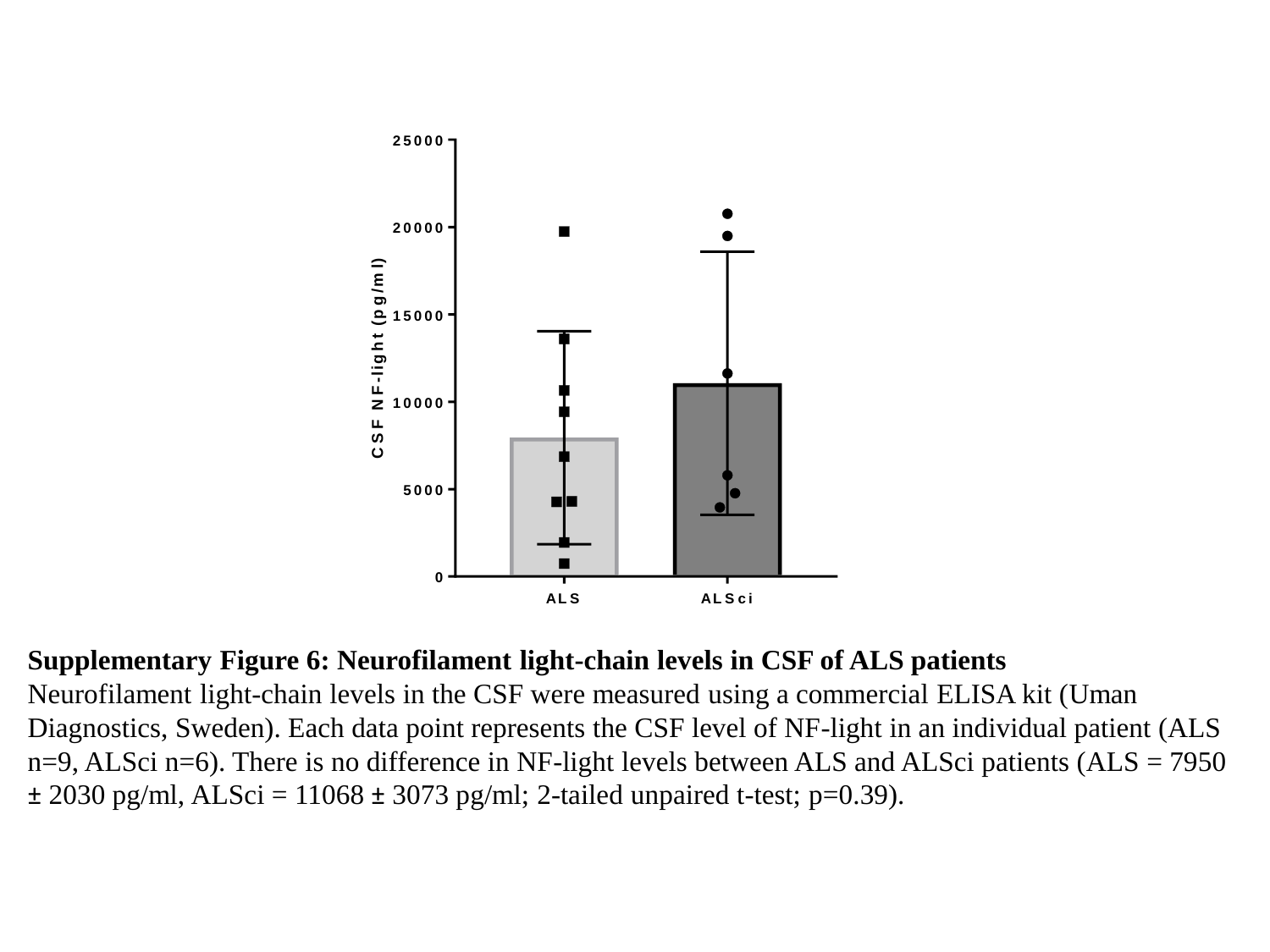

## **Supplementary Figure 7: Regional synapse density changes in ALSci brains.**

Paired scatterplots representing BA9 and BA4 synapse densities within control (**a**), ALS unimpaired (**b**) and ALS cognitively impaired (**c**) brains. Each line links the BA9 and BA4 densities from the same brain. Paired t-tests reveal a lower density in BA4 compared to BA9 in control and ALS unimpaired cases (p=0.036 and p=0.0045 respectively), however no difference in the ALS cognitively impaired group  $(p=0.75)$ .